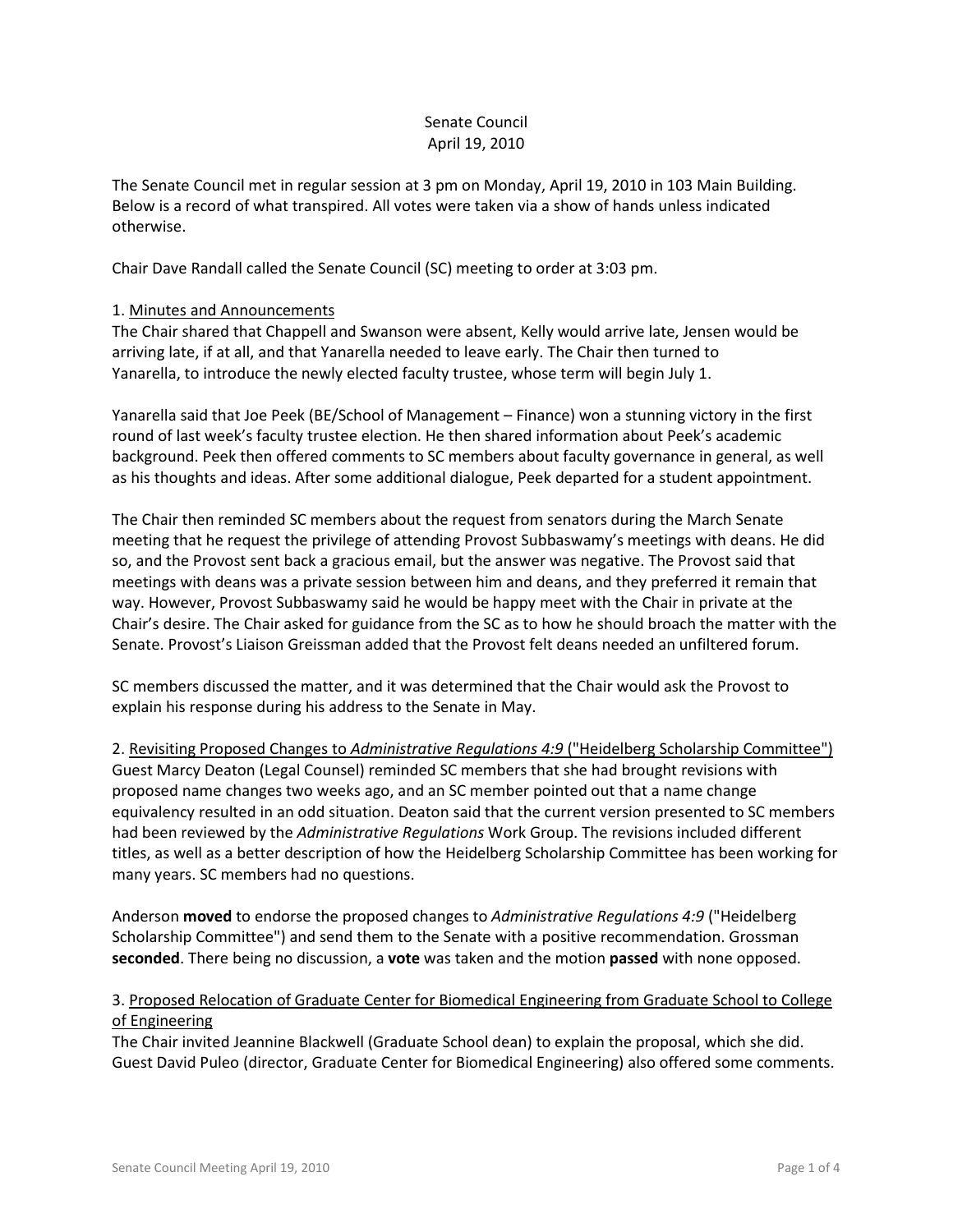The Chair stated that he had more than a passing interest in the issue, so he ceded duties of the Chair to Anderson.

Grossman **moved** to approve the proposed move of the Graduate Center for Biomedical Engineering from the Graduate School to the College of Engineering and Kelly **seconded**. There was no discussion.

A **vote** was taken on the motion and the motion **passed** with none opposed. The duties of the Chair returned to Chair Randall.

#### 4. Request to Waive *Senate Rules 5.2.4.8.1* ("Common Examinations") - HIS 371

The Chair explained that there were two sections of HIS 371 with exams scheduled for different times, and the instructor was realizing the difficulty of two similar exams being offered at separate times.

Grossman **moved** to waive *Senate Rules 5.2.4.8.1* ("Common Examinations") to allow one common exam time for HIS 371. Anderson **seconded**. There being no discussion, a **vote** was taken and the motion **passed** with none opposed.

# 5. Preliminary Discussion on Proposed New Center for Interprofessional Healthcare Education, Research, and Practice

SC members engaged in a discussion regarding the proposed new Center for Interprofessional Healthcare Education, Research, and Practice. They remained concerned about the true need for the proposed new center; if its existence will change how faculty deliver their instruction; if its existence would truly translate into grant dollars, and if the expense associated with the proposed new center was appropriate in the current economic times.

## 6. Dual Credit Courses

The Chair invited Associate Provost for Undergraduate Education Mike Mullen to explain the proposal, which he did. SC members asked a variety of questions and engaged in a discussion about the proposal.

It was ultimately determined that Mullen would look into the following issues and return to the SC the following week with additional information: necessity of charging full UK tuition to high school students; if admission requirements for dual credit courses were necessary to ensure a high school student was ready for a college course; and if and Fayette County's experience with similar programs.

## 7. General Education Implementation Committee Nominees

Mullen directed SC members to the list of possible members for the General Education Implementation Committee (GEIC). Guest Mullen explained that the composition was representative based on college enrollments. Some of the names were new to the Gen Ed process, and others were familiar with the activities thus far, some were volunteers, and others were nominated.

Mullen went on to explain that the thought of having 160 proposed Gen Ed courses vetted through seven separate vetting teams seemed somewhat daunting, and he was interested in seeing a team work in parallel or in concert with the Undergraduate Council (UC), to provide oversight to the subgroups doing the vetting.

After brief discussion, it was determined that Mullen would return the following week with a draft charge for SC members to review. At that time, the SC would feel more comfortable sending the charge and list of nominees to the Senate for approval.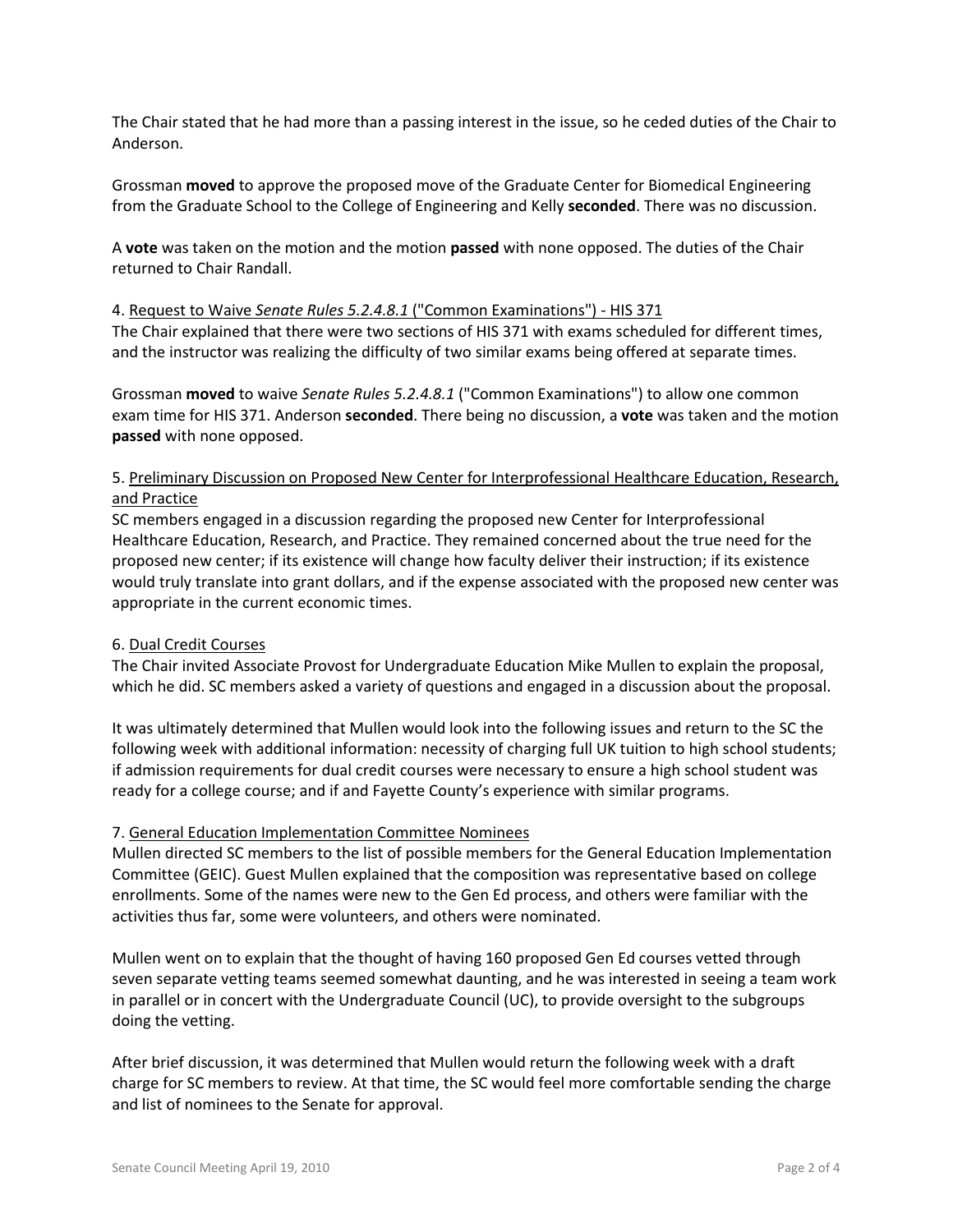## 9. Commencement Subcommittee Chair Replacement

The Chair explained that there was a vacancy on one of the subcommittees of the Commencement Committee. After brief discussion, it was determined that Mrs. Brothers would send a solicitation for a volunteer to the Senate.

11. Search Committee Nominees - College of Medicine Dean Search Committee and Ombud Search Committee

SC members reviewed a list of possible nominees for both the Ombud Search Committee and the College of Medicine (COM) Dean Search Committee. One name was removed and one name was added to the list for the COM Dean Search Committee. SC members concurred that the names could be forwarded.

#### 10. Proposal for December Commencement

At the Chair's request, Greissman explained the proposal. He began by saying that if it seemed the proposal was at all controversial, discussion could wait until a later time. He offered information about the impetus, etc., and answered a few questions from SC members.

SC members were largely supportive of the three-year pilot. Grossman **moved** to send the proposal for a three-year pilot for December Commencement (in 2010, 2011 and 2012) to the Senate with a positive recommendation. Anderson **seconded**. There being no further discussion, a **vote** was taken and the motion **passed** with none opposed.

#### 12. Revisiting the Proposed New Center for Interprofessional Healthcare Education, Research, and Practice

The Chair invited the guests to introduce themselves, which they did: Andrea Pfeifle (ME); Tony Hartsfield (PbH); Kelly Smith (PH); and Kevin Schuer (HS).

SC members engaged in lengthy discussion with those present about the proposed New Center for Interprofessional Healthcare Education, Research, and Practice (CIHCRP). SC members expressed continued concern with the following aspects: lack of documented contact with the deans of the Colleges of Law, Business and Economics, and Social Work; lack of documented support from the faculty of the colleges involved; perceived hyperbole in the description of UK's movement toward top-20 status and in other descriptions of UK's endeavors; and the requested budgetary monies. SC members were concerned about the status of the CIHCRP's director, and were assured by the guests that the director would be a faculty member.

Discussion continued for quite some time. The SC did not hold a vote on the proposed new center. The meeting was adjourned at 5:11 pm.

> Respectfully submitted by Dave Randall, Senate Council Chair

SC members present: Anderson, Grossman, Kelly, Kirk, Randall, Steiner, Thelin and Yanarella.

Provost's Liaison present: Greissman.